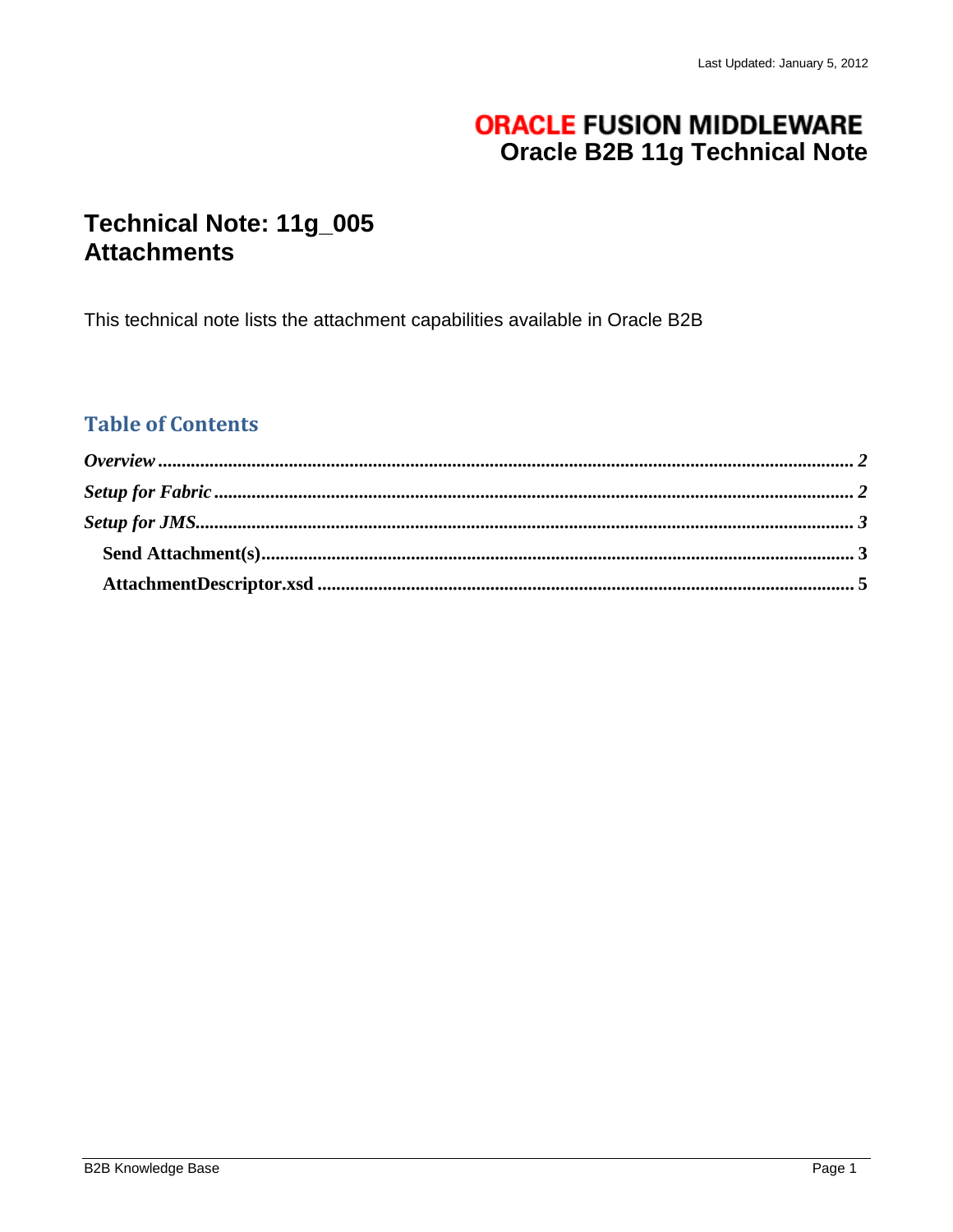### <span id="page-1-0"></span>**Overview**

- ? Supported ?
	- Generic HTTP
	- ebXML Messaging Service (ebMS)
	- Applicability Statement 1 (AS1)
	- Applicability Statement 2 (AS2)
	- RosettaNet Implementation Framework (RNIF)

### <span id="page-1-1"></span>**Setup for Fabric**

1. In the B2B Wizard check the attachment option in wizard. Note: Only available for Fabric, Not AQ or JMS. This creates the following structure in the WSDL

```
<?xml version="1.0" encoding="UTF-8" ?>
<xsd:schema xmlns:xsd="http://www.w3.org/2001/XMLSchema"
        xmlns="http://integration.oracle.com/B2B/Attachments"
        targetNamespace="http://integration.oracle.com/B2B/Attachments"
        elementFormDefault="qualified">
  <xsd:element name="Attachments">
   <xsd:complexType>
    <xsd:sequence>
    <xsd:element name="Attachment" type="AttachmentType"
            minOccurs="0" maxOccurs="unbounded"/>
    </xsd:sequence>
   </xsd:complexType>
  </xsd:element>
  <xsd:complexType name="AttachmentType">
   <xsd:attribute name="href" type="xsd:string" use="required"/>
  </xsd:complexType>
```
</xsd:schema>

- 2. Use Expression in "Assign "statement
	- Example: ora:readBinaryFromFile('/b2b/demo1.tif')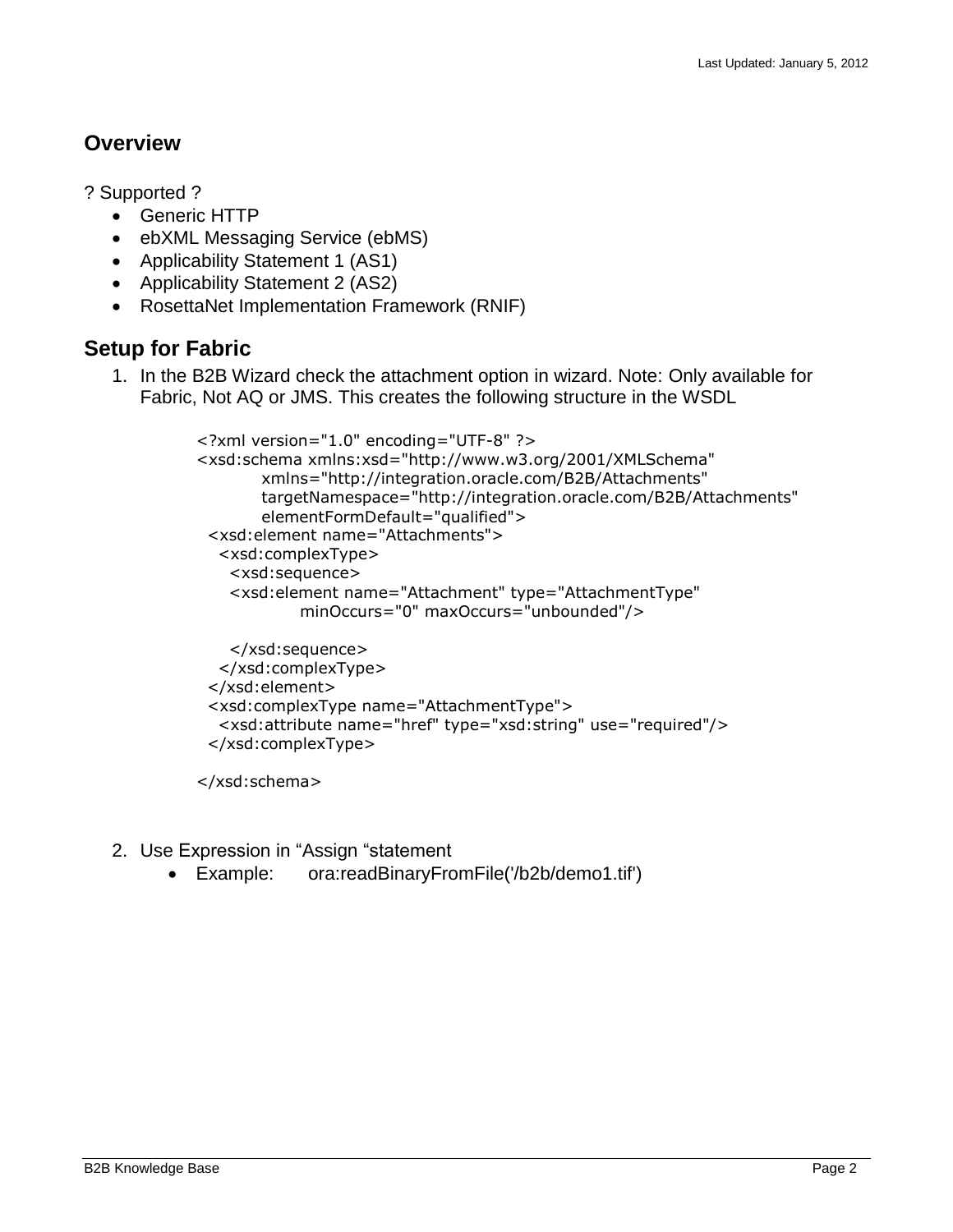### <span id="page-2-1"></span><span id="page-2-0"></span>**Setup for JMS**

### **Send Attachment(s)**

This properly enables the user to add attachments.

#### *Property: jca.jms.JMSProperty.Attachment*

Example1: Single attachment | File

jca.jms.JMSProperty.Attachment=

```
<?xml version="1.0" encoding="UTF-8"?>
<Attachments 
 xmlns:xsi="http://www.w3.org/2001/XMLSchema-instance" 
 xsi:noNamespaceSchemaLocation="C:\b2b\AttachmentsDescriptor.xsd" 
 boundary="boundary----">
  <AttachmentPart>
   <Location>file://c:\b2b\attachments\RI_PurchaseOrder.xml </Location>
   <Content-Type>
    <Discrete-type>text</Discrete-type>
    <Sub-type>plain</Sub-type>
    <Parameter Name="charset" Value="us-ascii"/>
   </Content-Type>
   <Content-Transfer-Encoding>7-bit</Content-Transfer-Encoding>
   <Content-ID/>
   <Content-Description/
  </AttachmentPart>
</Attachments>
```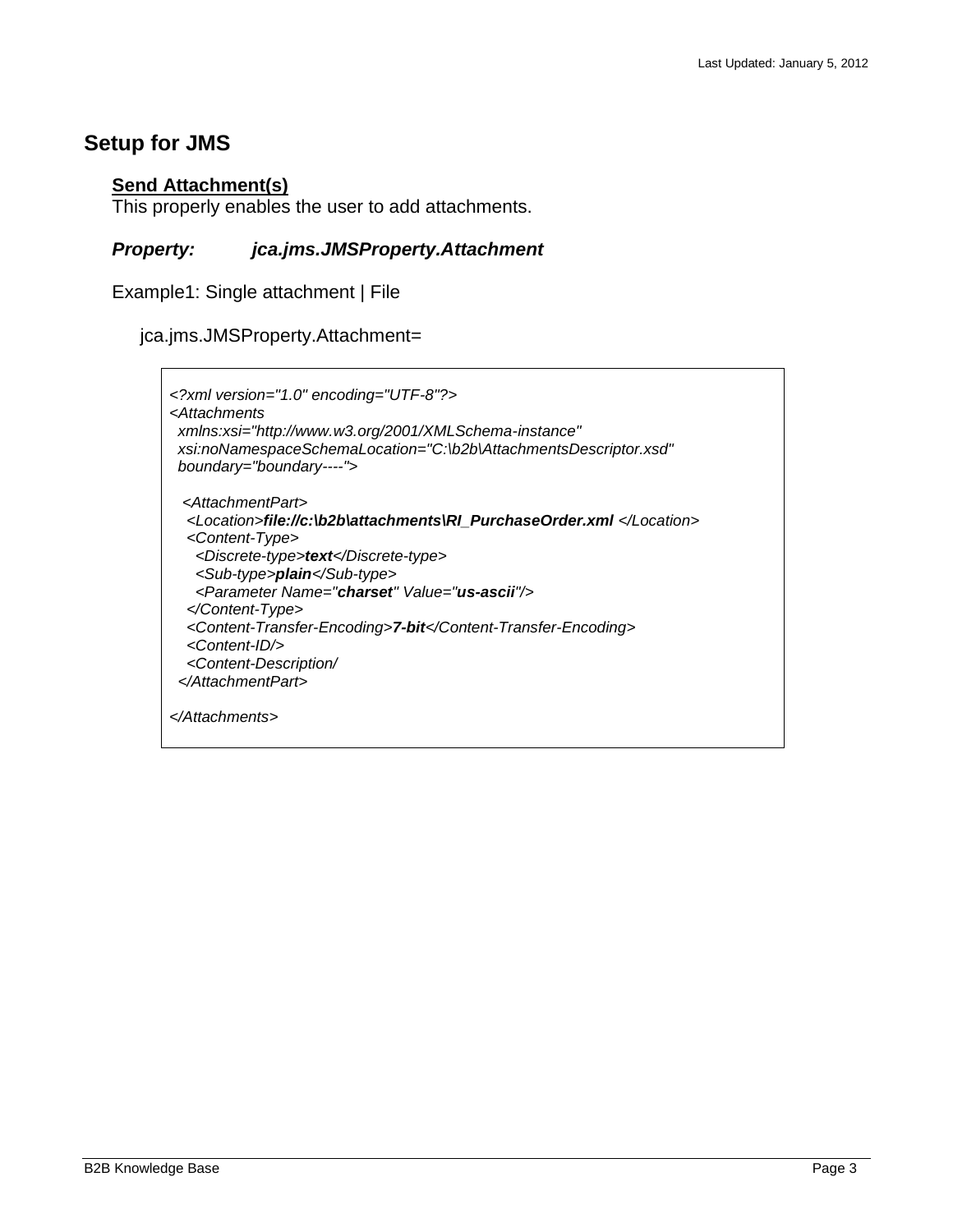#### Example2: Two attachments | File

```
<?xml version="1.0" encoding="UTF-8"?>
<Attachments 
 xmlns:xsi="http://www.w3.org/2001/XMLSchema-instance" 
 xsi:noNamespaceSchemaLocation="C:\b2b\AttachmentsDescriptor.xsd" 
 boundary="boundary----">
  <AttachmentPart>
   <Location>file://c:\b2b\attachments\Product.jpeg</Location>
   <Content-Type>
    <Discrete-type>image</Discrete-type>
    <Sub-type>jpeg</Sub-type>
   </Content-Type>
   <Content-Transfer-Encoding>BASE64</Content-Transfer-Encoding>
   <Content-Description>A JPEG file</Content-Description>
  </AttachmentPart>
  <AttachmentPart>
   <Location>file://c:\b2b\attachments\OS_PurchaseOrder.xml</Location>
   <Content-Type>
    <Discrete-type>text</Discrete-type>
    <Sub-type>plain</Sub-type>
    <Parameter Name="charset" Value="us-ascii"/>
   </Content-Type>
   <Content-Transfer-Encoding>7-bit</Content-Transfer-Encoding>
   <Content-ID/>
   <Content-Description/>
  </AttachmentPart>
</Attachments>
```
Note: Legacy: jca.jms.JMSProperty.ACTION\_NAME is NOT SUPPORTED.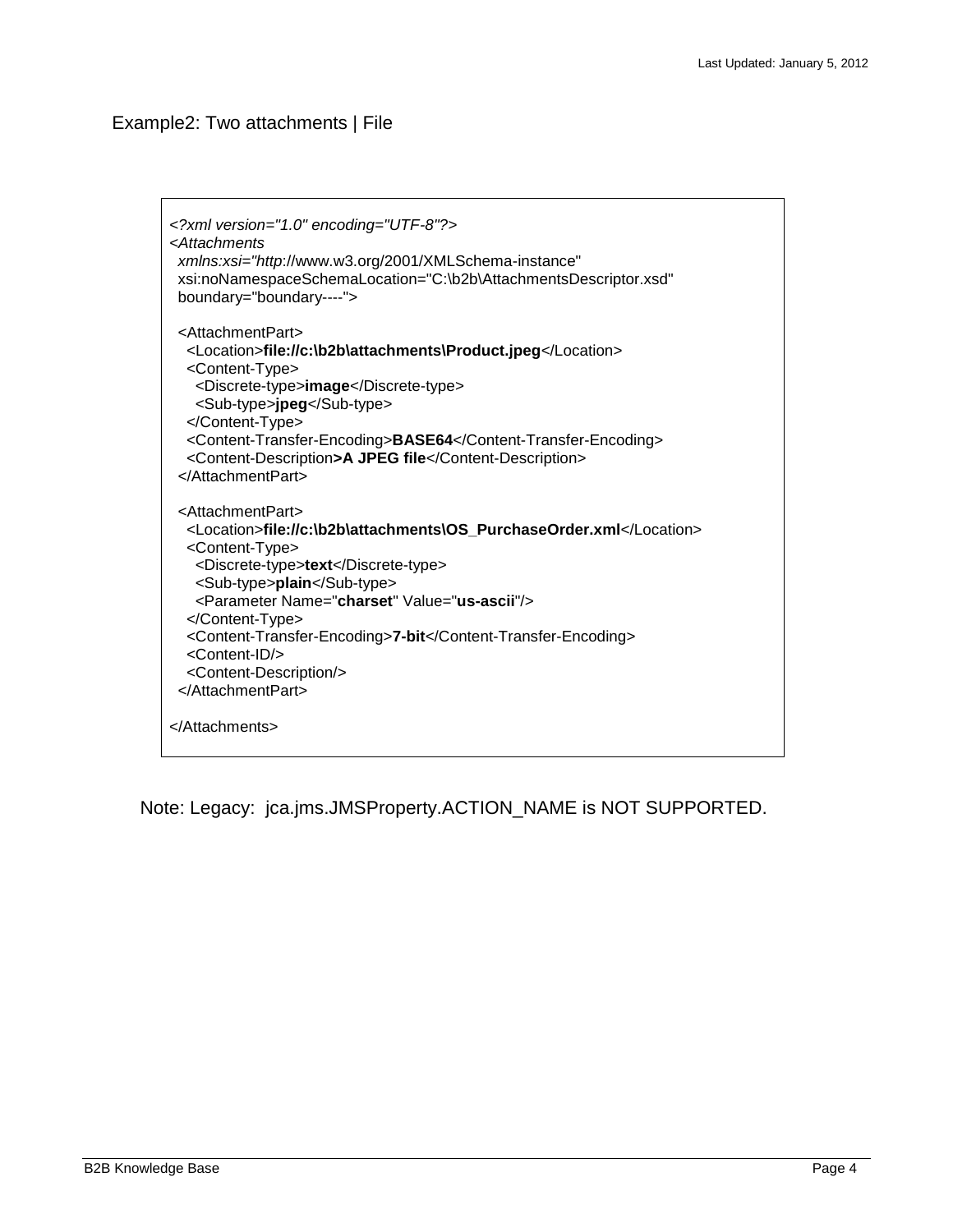#### <span id="page-4-0"></span>**AttachmentDescriptor.xsd**

```
<?xml version="1.0" encoding="UTF-8"?>
<xs:schema xmlns:xs="http://www.w3.org/2001/XMLSchema"
        elementFormDefault="qualified" attributeFormDefault="unqualified">
  <xs:element name="Attachments">
   <xs:annotation>
    <xs:documentation>This element encapsulates the descriptions of the attachments that 
        need to go out with a payload through Oracle B2B .</xs:documentation>
   </xs:annotation>
   <xs:complexType>
    <xs:sequence>
      <xs:element name="AttachmentPart" maxOccurs="unbounded">
       <xs:annotation>
        <xs:documentation>This element contains the description of a single attachment; 
           there can be many attachments that go out with a payload.</xs:documentation>
       </xs:annotation>
       <xs:complexType>
        <xs:sequence>
          <xs:choice>
           <xs:element name="Attachment" type="xs:base64Binary"
                   minOccurs="0">
            <xs:annotation>
              <xs:documentation>It is also possible to specify the actual attachment in base64
                 here. Or, it could be placed in some location, and the URI of the location 
                specified in the location element.</xs:documentation>
            </xs:annotation>
           </xs:element>
           <xs:element name="Location" type="xs:anyURI" minOccurs="0">
            <xs:annotation>
              <xs:documentation>This element contains a URI that points to the location of the
                 attachment.</xs:documentation>
            </xs:annotation>
           </xs:element>
          </xs:choice>
          <xs:element name="Content-Type">
           <xs:annotation>
            <xs:documentation>This element specifies the Content-Type of the attachment.
             </xs:documentation>
           </xs:annotation>
           <xs:complexType>
            <xs:sequence>
              <xs:element name="Top-Level-Type" type="xs:string"/>
              <xs:element name="Sub-Type" type="xs:string">
               <xs:annotation>
                <xs:documentation>Specifies the sub-media type.</xs:documentation>
               </xs:annotation>
              </xs:element>
              <xs:element name="Parameter" minOccurs="0"
                     maxOccurs="unbounded">
               <xs:annotation>
                <xs:documentation>Allows the specification of parameter
                    name and value.</xs:documentation>
```